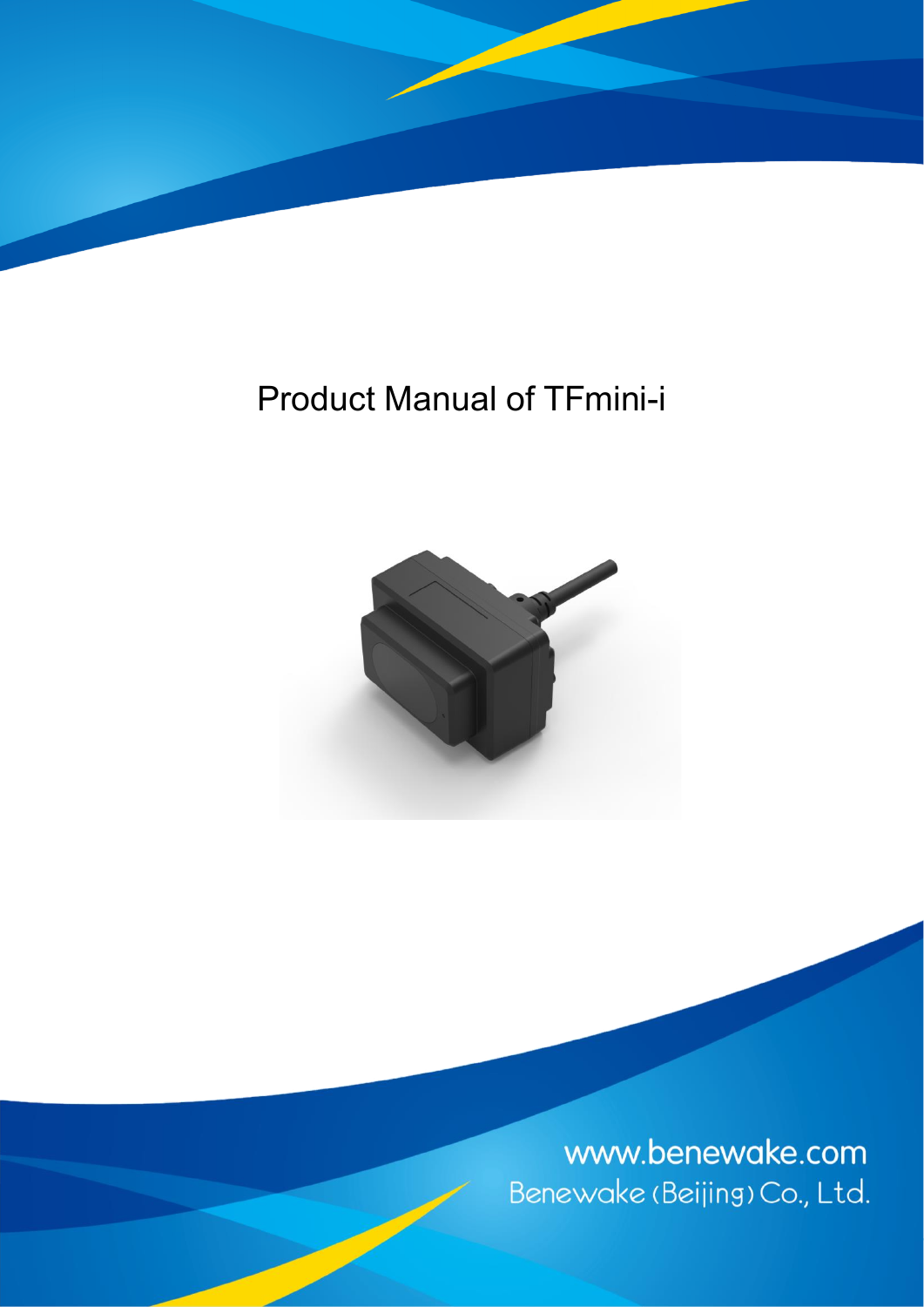

#### **Specified Product**

Product model: TFmini-i

Product name: TFmini-i LiDAR

#### **Manufacturer**

Company name: Benewake (Beijing) Co., Ltd.

Address: NO.28 Xinxi Road, Haidian District, Beijing, PRC

#### **Copyright**

The Copyright of this document is protected. All the rights involved herein belong to Benewake (Beijing) Co., Ltd. Any copy activity of this document, no matter in whole or in part, should be in conformity of the Copyright Law. The actives of modification, omission or translation of this document are not allowed unless a written permission from Benewake (Beijing) Co., Ltd.

All rights reserved © Benewake (Beijing) Co., Ltd.

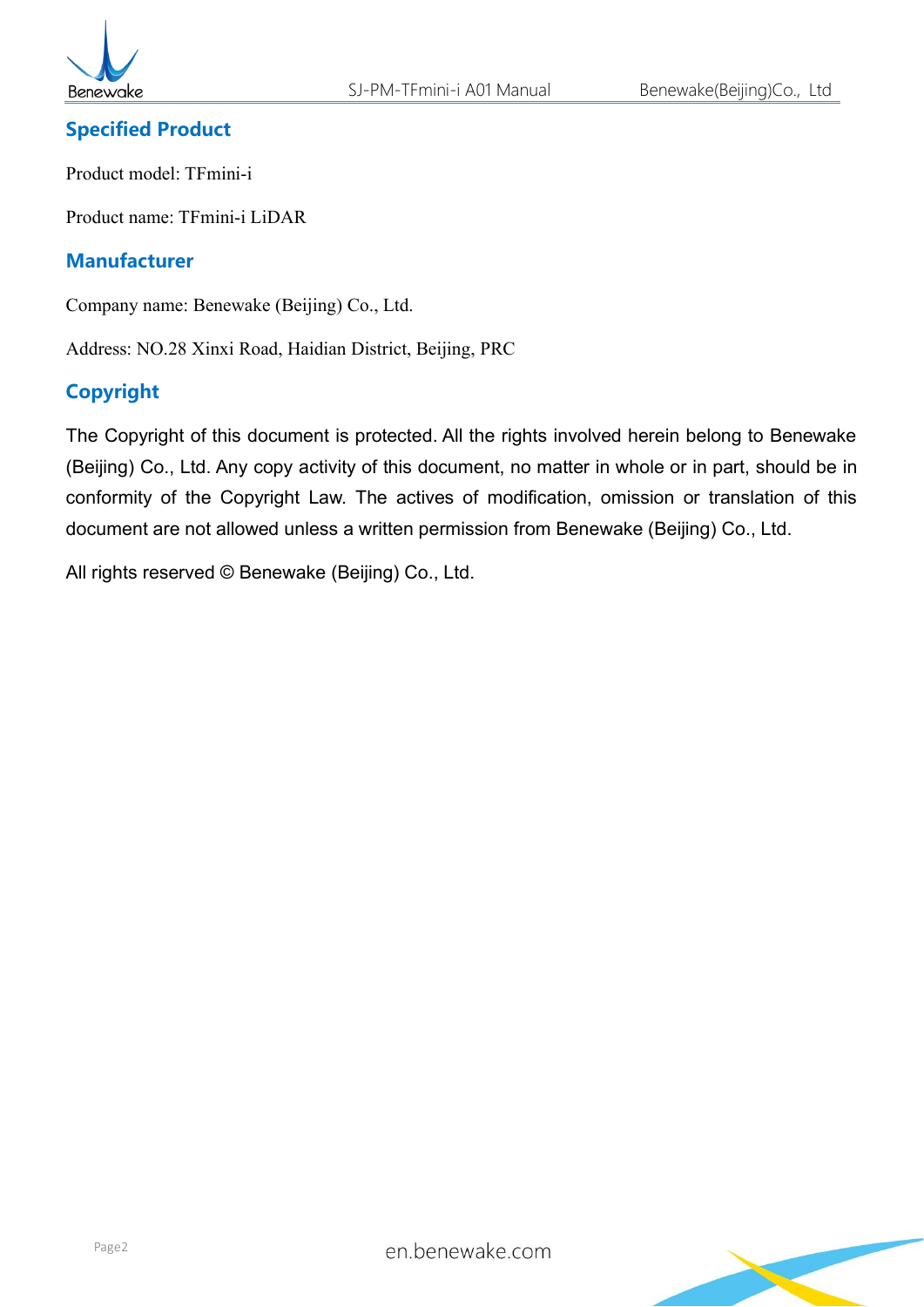



## **Foreword**

Dear users:

Thanks for choosing Benewake products, and it's our pleasure to help you to solve any technical question.

For the purpose of offering a better operation experience to you, we hereby write this manual for an easier and simpler operation of our product, hoping to better solve the common problems you maybe meet.

This operation manual covers the product operation introduction and common problem solutions, but it is really hard to cover all the problems you maybe meet. So, if you have any further questions or problems, please feel free to consult our technical support service [\(support@benewake.com\)](mailto:support@benewake.com). We will do our best to solve any problem related to the product. If you have any other good advice or suggestions, welcome to visit our official website and offer us your feedback there [\(http://en.benewake.com/support\)](http://en.benewake.com/support), and we are looking forwards to your participation.

We are Benewake who dedicated to making the best "Robotic Eyes" worldwide!

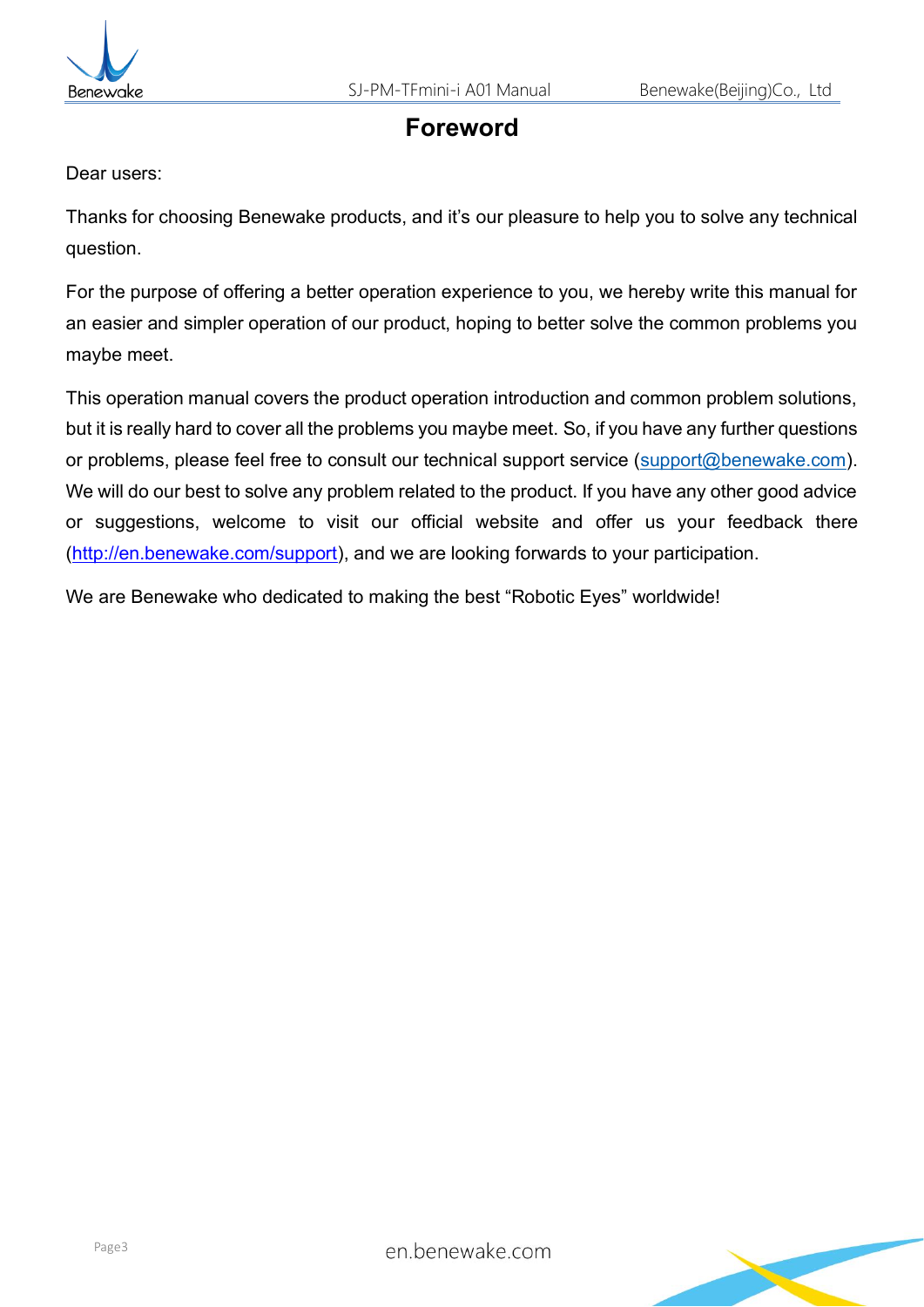

## Catalog

| 1.1 |  |
|-----|--|
| 1.2 |  |
|     |  |
|     |  |
| 2.1 |  |
| 2.2 |  |
|     |  |
| 3.1 |  |
|     |  |
| 3.2 |  |
|     |  |
|     |  |

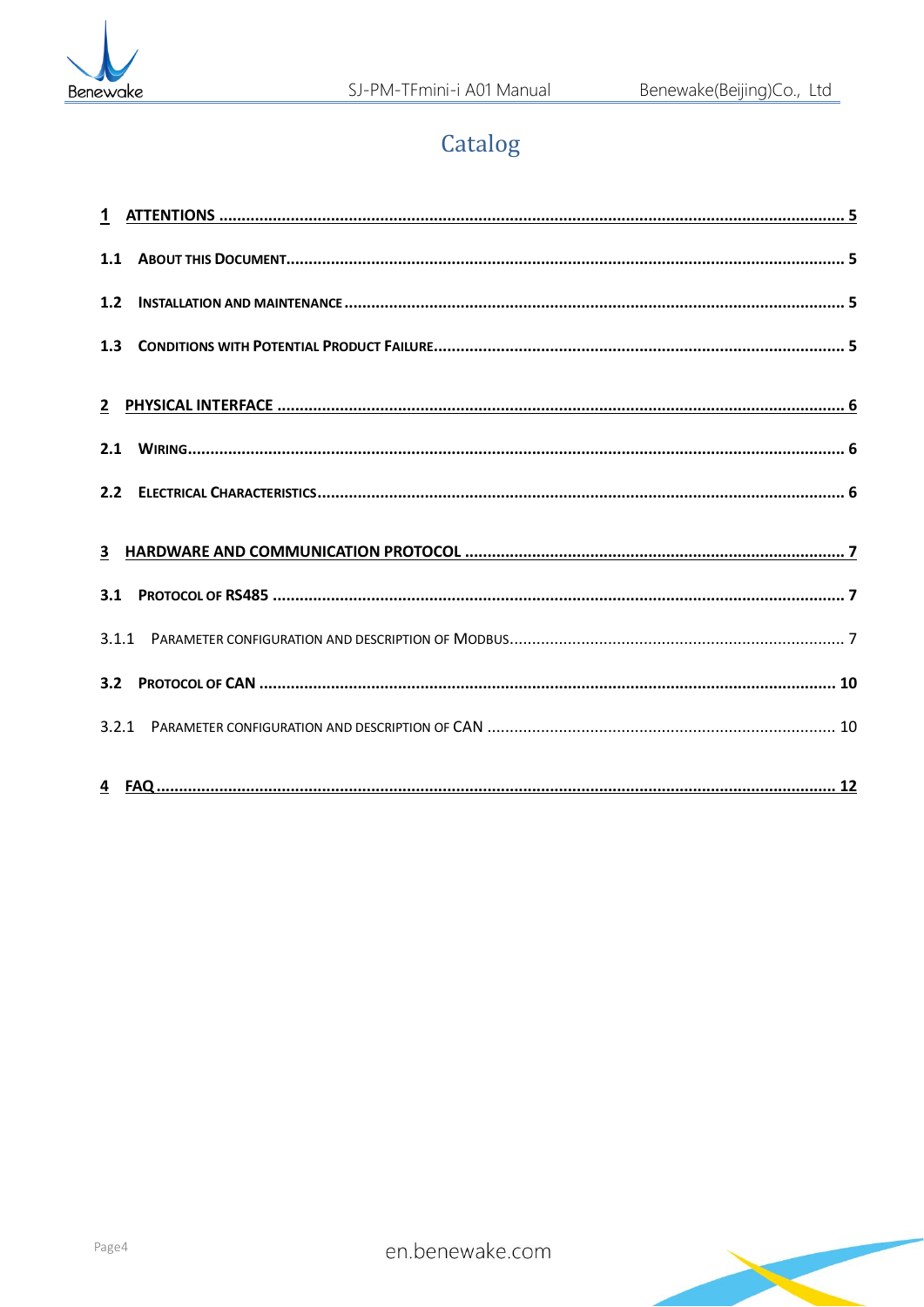

## <span id="page-4-0"></span>1 Attentions

#### <span id="page-4-1"></span>1.1 About this Document

- This Manual provides information necessary for the use of this product.
- Please read this Manual carefully before using this product and make sure that you have fully understood its contents.

### <span id="page-4-2"></span>1.2 Installation and maintenance

- This product can only be maintained by qualified professionals and only the original spare parts can be used to ensure its performance and safety.
- The working temperature of the product is -20°C~60°C; please do not use it beyond this temperature range, so as to avoid risks.
- The storage temperature of the product is -30 $^{\circ}$ C $\sim$ 75 $^{\circ}$ C; please do not store it beyond this temperature range, so as to avoid risks.
- Do not open its enclosure for assembly or maintenance beyond this Manual; otherwise, it will affect the product performance.
- Do not twist the cable forcefully, so as to avoid damage to product.
- The product can't be aimed directly to the sun or another TFmini-i, so as to avoid damage the detector by strong light. If there is such an application, please contact our technician.

### <span id="page-4-3"></span>1.3 Conditions with Potential Product Failure

- When the product transmitter and receiver lens are covered by dirt, there will be a risk of failures. Please keep the lens clean.
- The product will have a risk of failure when immersed completely in water. Do not use it underwater.
- When detecting objects with high reflectivity, such as mirrors and smooth tiles, the product may have a high risk of failures.

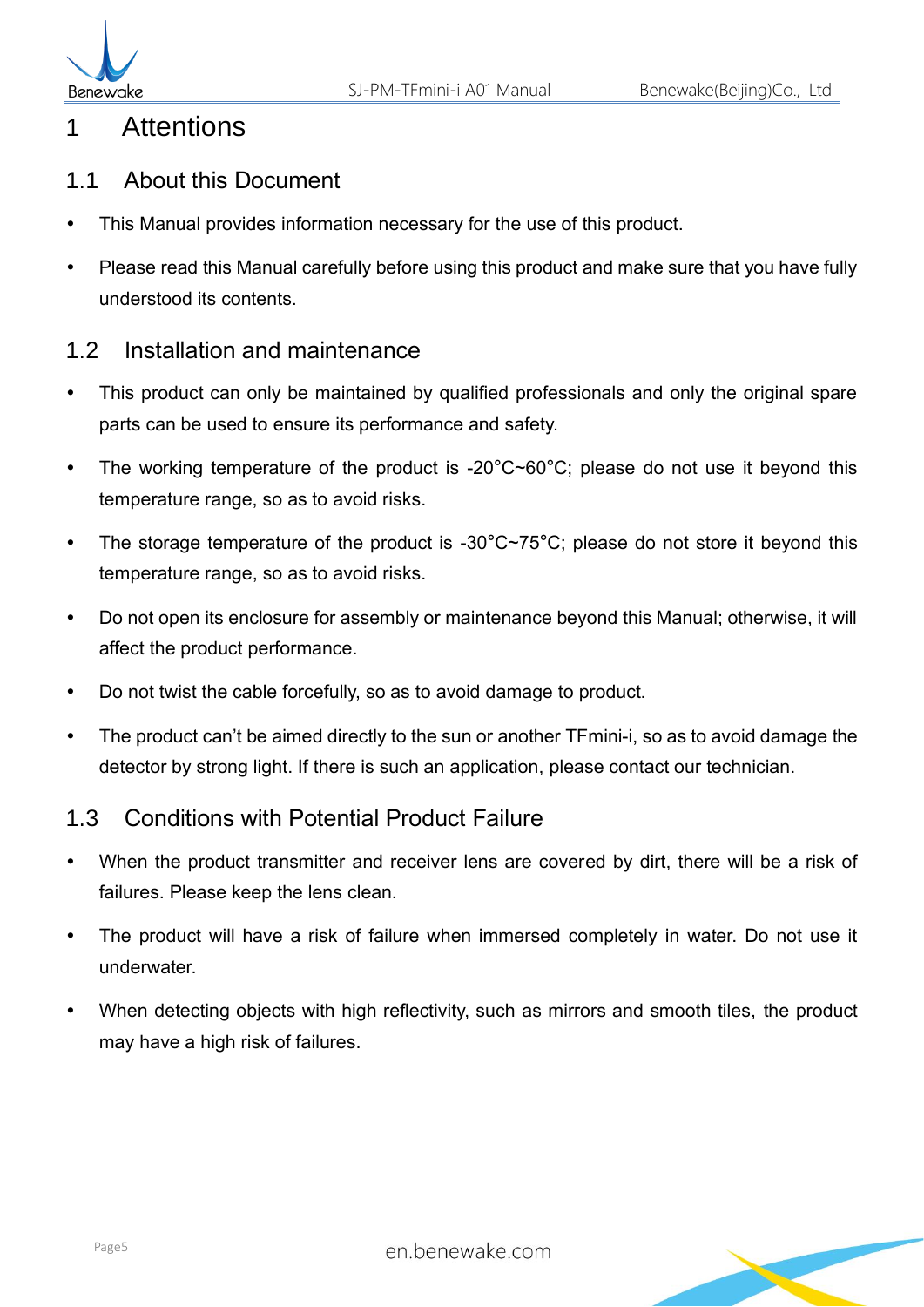## <span id="page-5-0"></span>2 Physical Interface

## <span id="page-5-1"></span>2.1 Wiring

Terminal model: MH1.25-7P-W/B, size of single wire is AWG26, diameter of single wire is 0.404mm, cross-sectional area is  $0.129$ mm<sup>2</sup>.



Figure 1 New Line Sequence of TFmini-i

| Table 1 Pin functions and connection instructions of TFmini-i |  |  |  |  |  |  |  |  |  |
|---------------------------------------------------------------|--|--|--|--|--|--|--|--|--|
|---------------------------------------------------------------|--|--|--|--|--|--|--|--|--|

| No. | Color        | <b>Pin</b>     | <b>Function</b>       |
|-----|--------------|----------------|-----------------------|
| 1   | Red          | <b>VCC</b>     | Power supply          |
| 2   | White        | RS485-B/CAN L  | RS485-B/CAN bus       |
| 3   | Green        | RS485-A/CAN H  | RS485-A/CAN bus       |
| 4   | N/A          | N/A            | N/A                   |
| 5   | Blue         | UART RX        | UART receive(debug)   |
| 6   | <b>Brown</b> | <b>UART TX</b> | UART transport(debug) |
|     | <b>Black</b> | GND            | Ground                |

Note: The hardware of RS485 and CAN is different; Do not mix UART cable with RS485 or CAN bus, otherwise it will cause damage of MCU.

## <span id="page-5-2"></span>2.2 Electrical Characteristics

TFmini-i has overvoltage and polarity protection.

| Table 2 Main electrical parameters |                      |  |  |  |  |
|------------------------------------|----------------------|--|--|--|--|
| Parameter                          | <b>Typical value</b> |  |  |  |  |
| Supply voltage                     | 7V~30V               |  |  |  |  |
| Peak current                       | 100 <sub>m</sub> A   |  |  |  |  |
| Average current                    | ≤65mA@12V            |  |  |  |  |
| Average power consumption          | ≤0.8W@12V            |  |  |  |  |
| Overvoltage protection             | 30V                  |  |  |  |  |
| Polarity protection                | 40v                  |  |  |  |  |

## Table 2 Main electrical parameters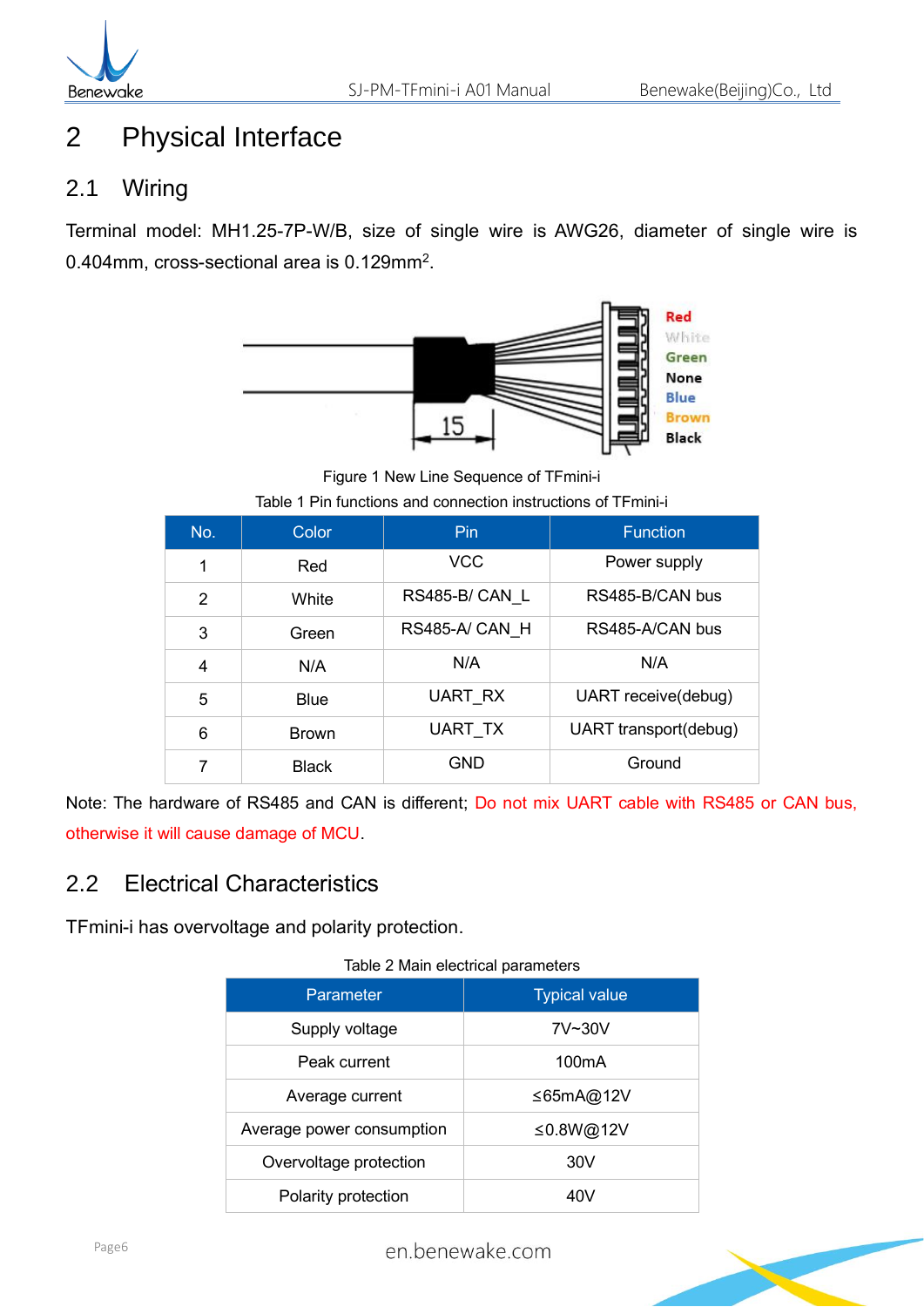

## <span id="page-6-0"></span>3 Hardware and communication protocol

There are two communication interfaces available. The hardware of RS485 and CAN is different. The interface can not be switched by command.

### <span id="page-6-1"></span>3.1 Protocol of RS485

Modbus is the default setting. The parameters is shown as below. The default value of baudrate and slave ID is 115200 and 0x01.

| <b>Item</b>             | Parameter    |  |  |  |  |
|-------------------------|--------------|--|--|--|--|
| Communication interface | <b>RS485</b> |  |  |  |  |
| <b>Baud rate</b>        | 115200       |  |  |  |  |
| Data bit                | 8            |  |  |  |  |
| Stop bit                |              |  |  |  |  |
| Parity                  | None         |  |  |  |  |

#### Table 3 Communication protocol of TFmini-i-485

#### <span id="page-6-2"></span>3.1.1 Parameter configuration and description of Modbus

Baudrate of TFmini-i supports 9600、14400、19200、38400、43000、57600、76800、115200、 128000、230400、256000. Based on reliability considerations, it is not recommended to use a baud rate above 115200 for communication

When Modbus protocol is enabled, the Modbus reading distance command format:

| Address<br>field | Function.<br>code | Register address |    |    | Number of registers |    | CRC high |
|------------------|-------------------|------------------|----|----|---------------------|----|----------|
| (default)<br>01  | 03                | 00               | 00 | 00 | 01                  | XX | XX       |

The data frame returned by TFmini-i is as follows:

| Address<br>field | Function<br>code | Data length <sup>1</sup> | Dist high | <b>Dict</b><br>low<br>$\sim$ | `R(<br>low | high<br>RC |
|------------------|------------------|--------------------------|-----------|------------------------------|------------|------------|
| 01<br>(default)  | 03               | 02                       | XX        | ХX                           | ХX         | XX         |

Parameter configuration:

| Category                             | <b>Function</b> | Instruction             | Response             | Description                                                      |
|--------------------------------------|-----------------|-------------------------|----------------------|------------------------------------------------------------------|
| <b>UART</b>                          | Enable Modbus   | 5A 05 15 01 75          | 5A 05 15 01 75       | Save settings and restart to<br>take effect.                     |
| <i>instructions</i>                  | Save settings   | 5A 04 11 6F             | 5A 05 11 00 70       |                                                                  |
| <b>Modbus</b><br><b>instructions</b> | Read distance   | 01 03 00 00 00 01 84 0A | 01 03 02 DH DL CL CH | DH and DL are 8 high-order<br>and low-order bits of<br>Distance: |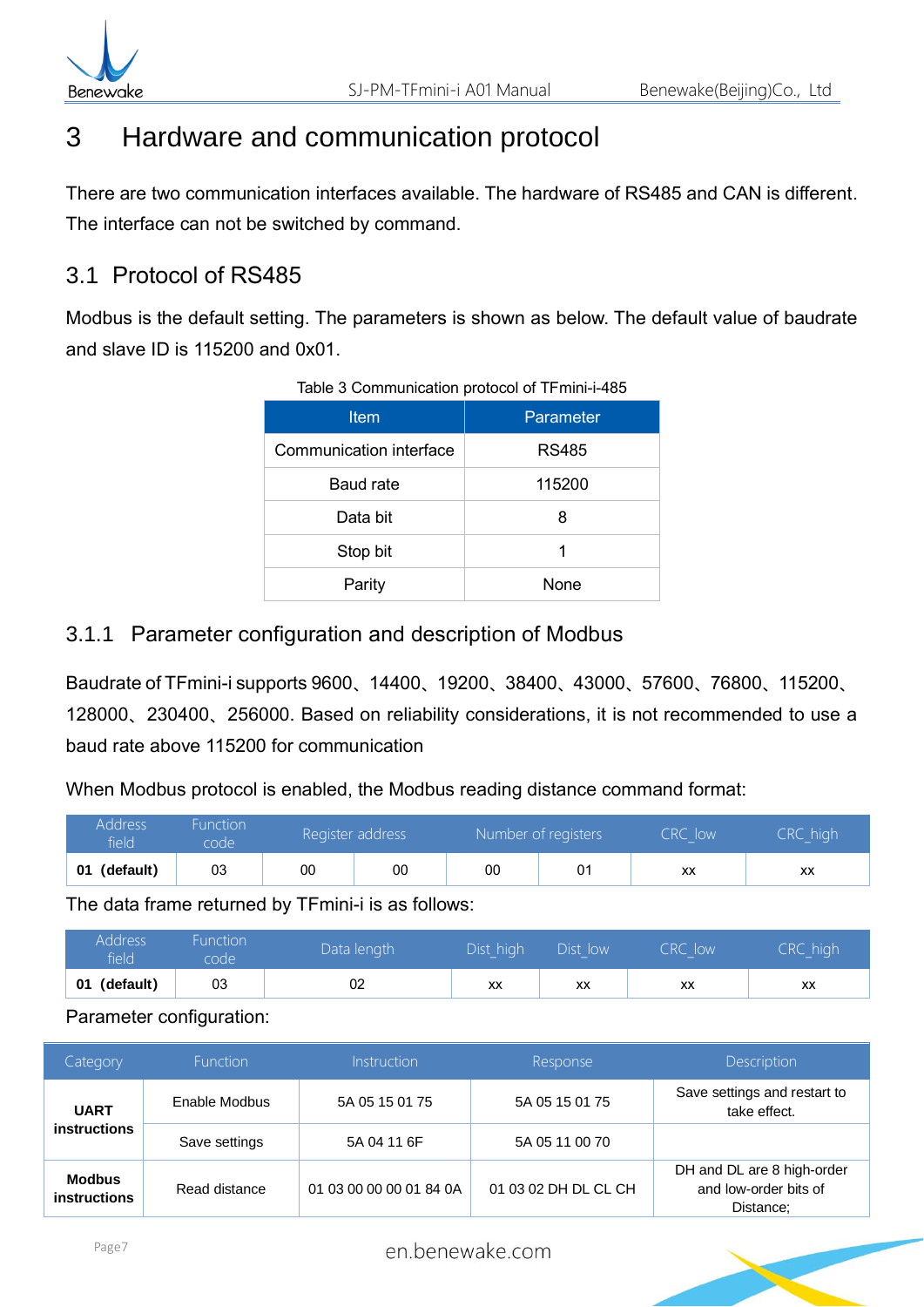

|                                      |                                                                     |                                                                            | CH and CL are 8 high-order<br>and low-order bits of CRC.                                                                                                                                                 |
|--------------------------------------|---------------------------------------------------------------------|----------------------------------------------------------------------------|----------------------------------------------------------------------------------------------------------------------------------------------------------------------------------------------------------|
| Read distance and<br>signal strength | 01 03 00 00 00 02 C4<br>0B                                          | 01 03 04 DH DL SH SL<br>CL CH                                              | DH and DL are 8 high-order<br>and low-order bits of<br>Distance;<br>SH and SL are 8 high-order and<br>low-order bits of signal<br>Strength.                                                              |
| Read software<br>version             | 01 03 00 06 00 02 24 0A                                             | 01 03 04 00 VM VS VC<br>CL CH                                              | VM, VS, VC are the major, minor<br>and revised version number.                                                                                                                                           |
| Set Baud rate                        | 01 06 00 83 BH1 BH2<br>CL CH<br>01 06 00 84 BL1 BL2 CL<br><b>CH</b> | 01 06 00 83 BH1 BH2 CL<br><b>CH</b><br>01 06 00 84 BL1 BL2 CL<br><b>CH</b> | BH1, BH2, BL1, BL2 are high,<br>secondary high, secondary low<br>and low bytes of baud rate.<br>For example, set baud rate to<br>9600, BH1=00 BH2=00 CL=78<br>CH=22,<br>BL1=25 BL2=80 CL=D2<br>$CH = D3$ |
| Set Slave ID                         | 01 06 00 85 IH IL CL CH                                             | 01 06 00 84 IH IL CL CH                                                    | IH, IL are high and low bytes of<br>ID.<br>Set ID to 2, IH=00 IL=02<br>$CL=19$ $CH=E2$                                                                                                                   |
| Set output rate                      | 01 06 00 86 FH FL CL<br><b>CH</b>                                   | 01 06 00 86 FH FL CL CH                                                    | FH, FL are high and low bytes of<br>frame rate.<br>Set frame rate to 100, FH=00<br>FL=64 CL=69 CH=C8                                                                                                     |
| Set low-power<br>consumption mode    | 01 06 00 88 LH LL CL<br><b>CH</b>                                   | 01 06 00 88 LH LL CL CH                                                    | H,LL are high and low bytes of<br>low power sampling rate.<br>Set it to 5HZ low-power<br>consumption mode, LH=00<br>LL=05 CL=C9 CH=E3                                                                    |
| Save settings                        | 01 06 00 80 00 00 88 22                                             | 01 06 00 80 00 00 88 22                                                    | Save settings and restart to<br>take effect                                                                                                                                                              |
| Restore factory<br>setting           | 01 06 00 89 00 00 58 20                                             | 01 06 00 89 00 00 58 20                                                    |                                                                                                                                                                                                          |
| Disable Modbus                       | 01 06 00 82 00 01 E8 22                                             | 01 06 00 82 00 01 E8 22                                                    | Save settings and restart to<br>take effect                                                                                                                                                              |

Note: Only RTU mode is supported for communication in UART link.

#### Function code of TFmini-i Modbus

| Function code | <b>Description</b> |
|---------------|--------------------|
|               | Read register      |
| 06            | Write register     |

#### Register address description

①All register addresses are hexadecimal and register values are 16bit;

②After setting parameter, save and restart to take effect;

[Register address list using function code: 0x03\(read only\)](http://www.benewake.com/)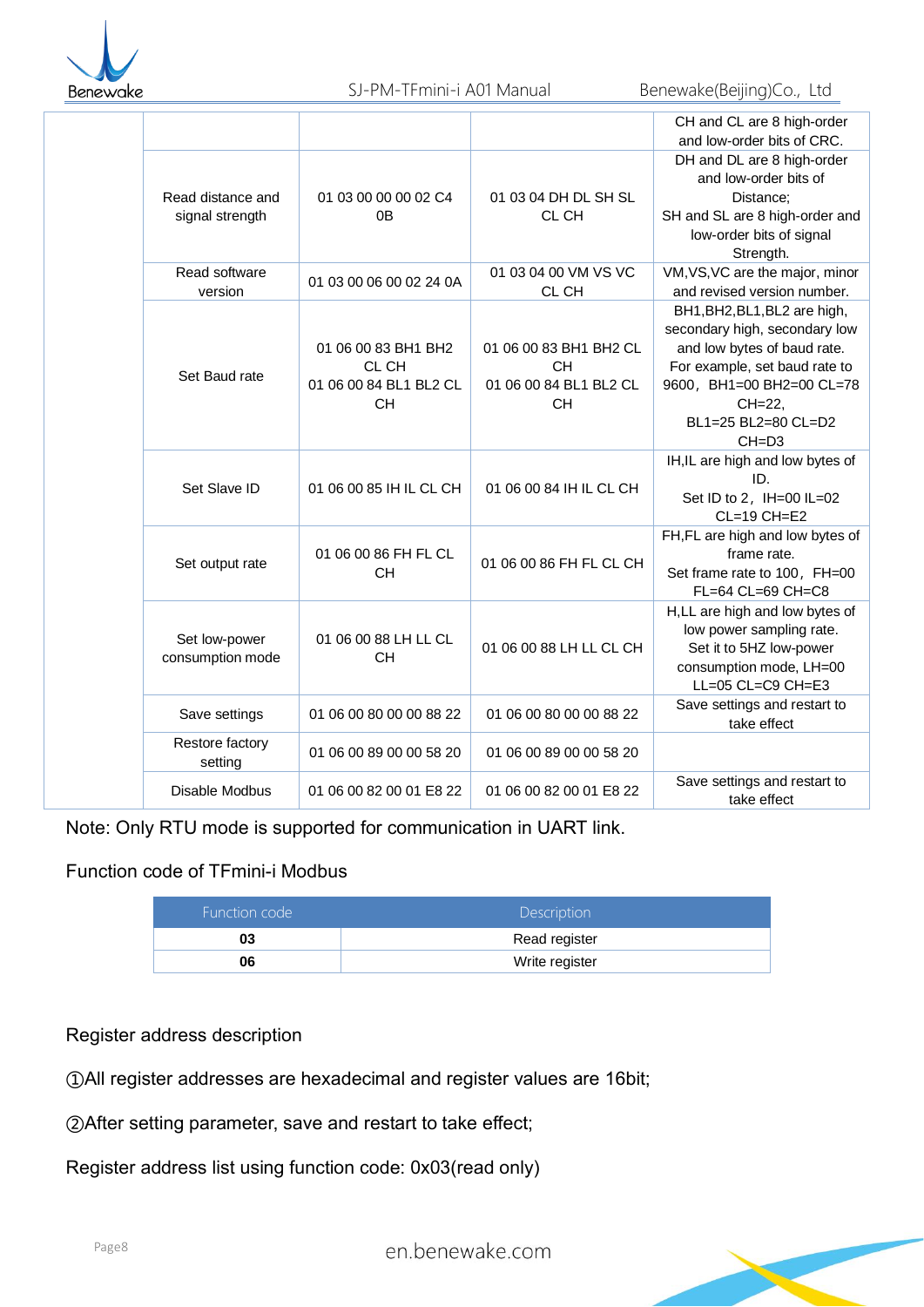

#### SJ-PM-TFmini-i A01 Manual Benewake(Beijing)Co., Ltd

| Register address | <b>Definition</b>             | <b>Description</b>                                                                    |
|------------------|-------------------------------|---------------------------------------------------------------------------------------|
| 00 00            | Dist                          | Distance, unit: cm                                                                    |
| 00 01            | Strength                      | Signal strength                                                                       |
| 00 03            | High16bit of timestamp        | 2 high-order bits of timestamp represent relative<br>time of radar start up, unit: ms |
| 00 04            | Low16bit of timestamp         | 2 low-order bits of timestamp represent relative<br>time of radar start up, unit: ms  |
| 00 06            | High16bit of software version | 00 + major version number                                                             |
| 00 07            | Low16bit of software version  | Minor version number + revised version number                                         |

#### Register address list using function code: 0x06(write only)

| Register address | <b>Definition</b>          | Description                                                                                                                                                                    |
|------------------|----------------------------|--------------------------------------------------------------------------------------------------------------------------------------------------------------------------------|
| 00 80            | Save settings              | Write any value to save settings                                                                                                                                               |
| 0081             | Power off/Restart          | Register value:<br>0-Power off (unavailable currently)<br>1-Restart;                                                                                                           |
| 0082             | Disable Modbus             | Register value:<br>1-Disable Modbus<br>Others-Error reply                                                                                                                      |
| 0083             | Baud rate High             | Set baud rate. Restart to take effect                                                                                                                                          |
| 0084             | Baud rate Low              | Set baud rate. Restart to take effect                                                                                                                                          |
| 0085             | Slave ID                   | Set TFmini-i's ID. Restart to take effect(default<br>0x01)                                                                                                                     |
| 00 86            | fps                        | Set fps. Restart to take effect(default 100hz)                                                                                                                                 |
| 0087             | Working mode               | Set working mode. Restart to take effect after<br>saving<br>Register value:<br>0- Continuously detection mode(default)<br>1-Triggering mode<br>Others-Error reply              |
| 0088             | Low-power consumption mode | Set low-power consumption mode, Restart to take<br>effect after saving<br>Register value:<br>0-Disable(default)<br>>0 and ≤10-Enable(the value is inside sampling<br>frequent) |
| 0089             | Restore default            | Write any value. Restart to take effect after saving                                                                                                                           |

#### Examples:

- 1) Enable Modbus protocol:
	- 5A 05 15 01 75 // Enable Modbus
	- [5A 04 11 6F // Save settings](http://www.benewake.com/)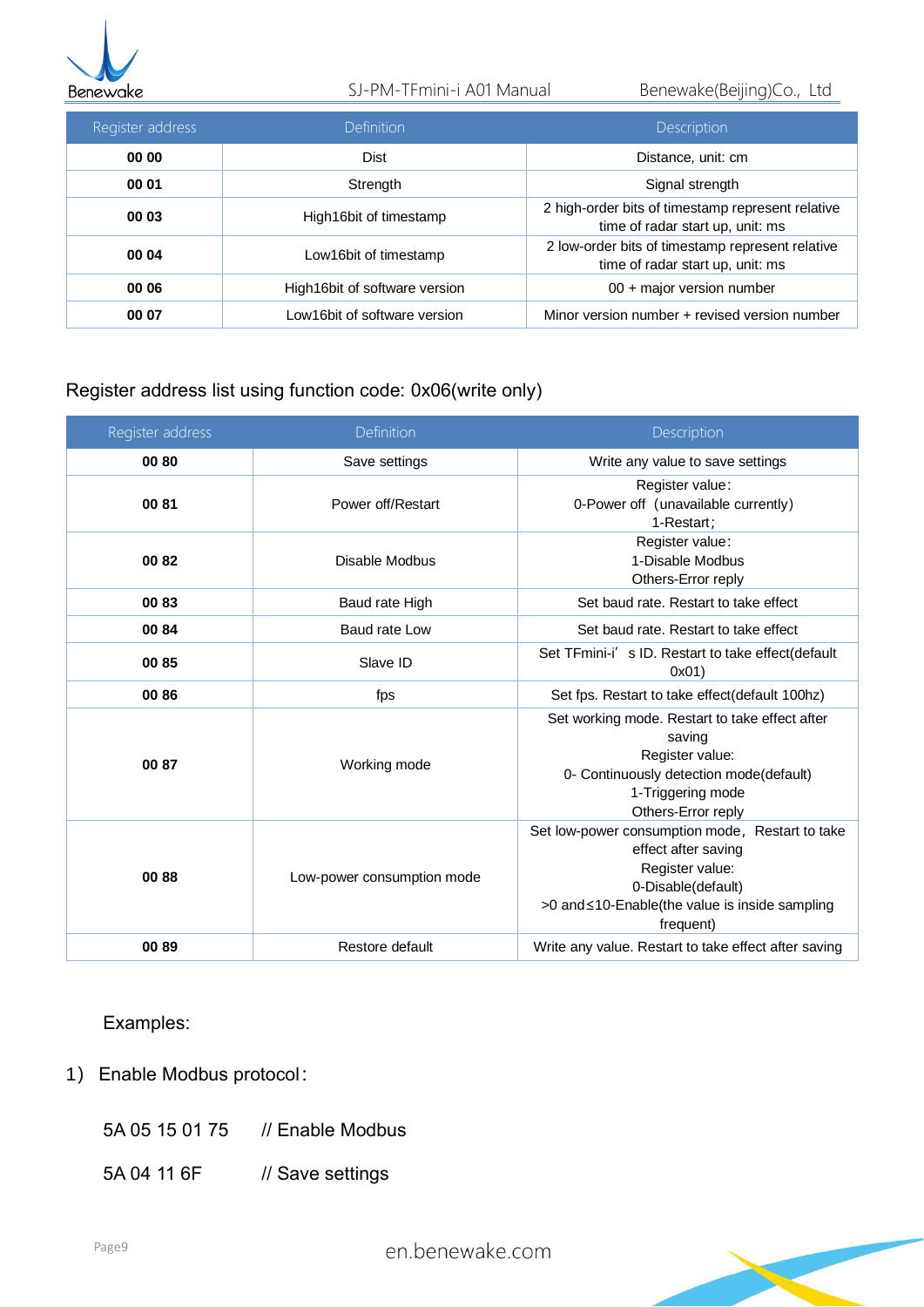

#### Entry Modbus model and entry Modbus instructions after restarting

2) Disable Modbus protocol:

01 06 00 82 00 01 E8 22 // Default address 01, disable Modbus

01 06 00 80 00 00 88 22 // Default address 01, save setting

Restart and exit Modbus.

## <span id="page-9-0"></span>3.2 Protocol of CAN

The data protocol of CAN is shown in

[Table 4.](#page-9-2) Each data frame consists of 8 bytes and the data contains the distance(unit: cm), signal strength and timestamp(unit: ms) information.

| Data byte         | <b>Definition</b> | <b>Description</b>              |
|-------------------|-------------------|---------------------------------|
| Byte <sub>0</sub> | DIST <sub>L</sub> | <b>DIST low 8-bits</b>          |
| Byte1             | DIST <sub>H</sub> | DIST high 8-bits                |
| Byte2             | Strength L        | Signal strength low 8-bits      |
| Byte3             | Strength H        | Signal strength high 8-bits     |
| Byte4             | Timestamp         | Low8bit of timestamp            |
| Byte <sub>5</sub> | Timestamp         | Secondary-low8bit of timestamp  |
| Byte <sub>6</sub> | Timestamp         | Secondary-high8bit of timestamp |
| Byte7             | Timestamp         | High8bit of timestamp           |

<span id="page-9-2"></span>Table 4 Data protocol of TFmini-i-CAN

#### <span id="page-9-1"></span>3.2.1 Parameter configuration and description of CAN

The default baudrate is 250kbps, the default type is standard frame, default receive and send id is 0x00000003.

The format of instruction is shown as below:

| Byte               |      |      |      |                    |                 |            |         |           |  |  |
|--------------------|------|------|------|--------------------|-----------------|------------|---------|-----------|--|--|
| <b>Description</b> | 0x5A | 0x0E | 0x51 | $T$ <sub>VDe</sub> | <b>Baudrate</b> | Recy id    | Send id | Check sum |  |  |
| <b>Default</b>     |      |      |      |                    | 0x00000003      | 0x00000003 |         |           |  |  |

Type: 0(Standard Frame), 1(Extended Frame);

Recv id: LiDAR receive ID, Little Endian; Send id: LiDAR send ID, Little Endian

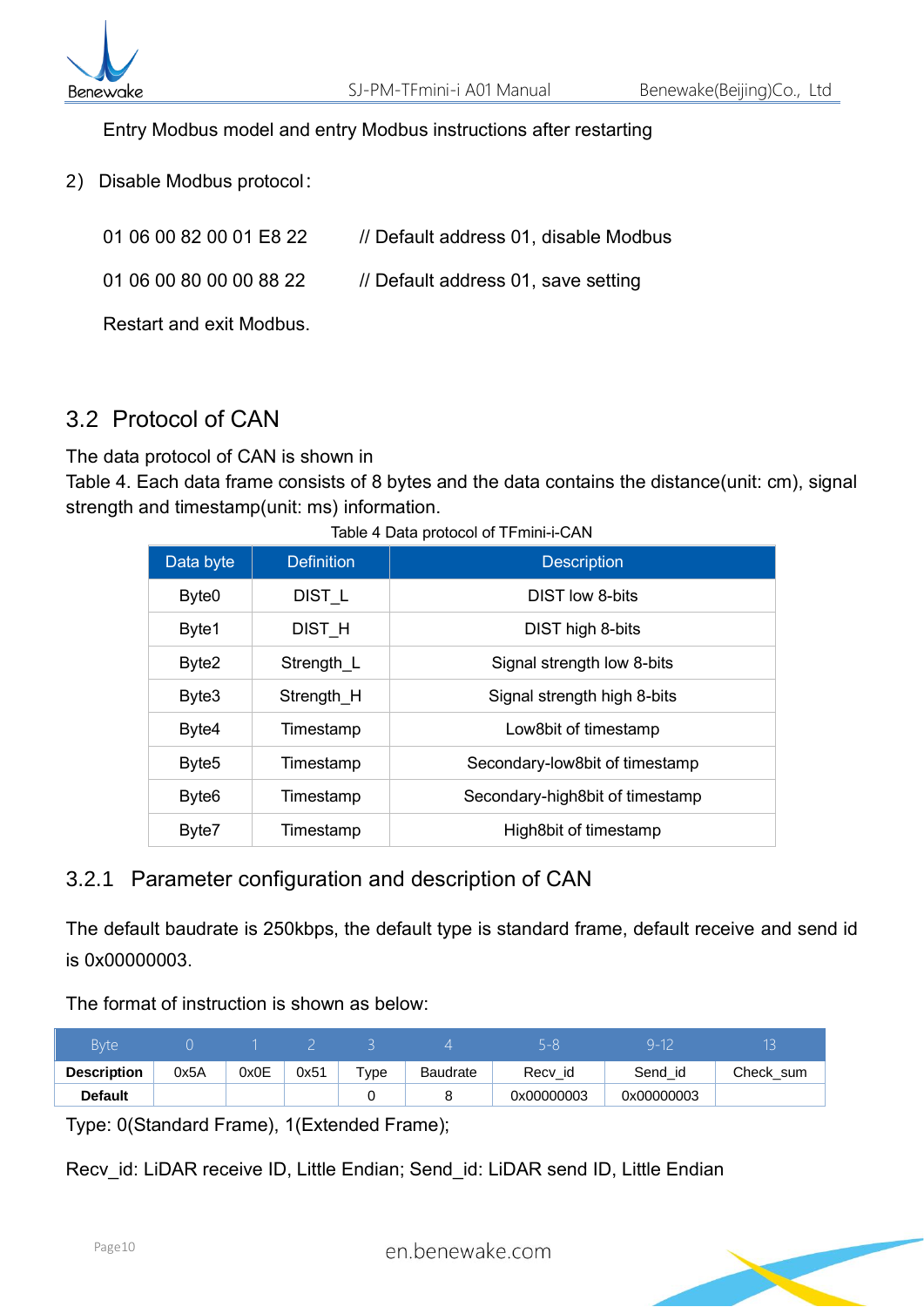

The relation between Baudrate(unit: kbps) and Byte4 is shown as below:

| l Byte4   0   1   2   3   4   5   6   7   8   9   10   11 <u>12  13  14  15  16 <sup>1</sup></u> |  |  |   |  |  |  |  |  |  |
|--------------------------------------------------------------------------------------------------|--|--|---|--|--|--|--|--|--|
| Baudrate 1000 900 800 666 600 500 400 300 250 225 200 160 150 144 125 120 100                    |  |  | . |  |  |  |  |  |  |

#### **1) Examples of configuration**

Example1: Standard frame, Baud rate 500kbps, receive ID=0x0010, send ID=0x0020

Command: 5A 0E 51 00 05 10 00 00 00 20 00 00 00 EE

Example2: Extended Frame, Baud rate 250kbps, receive ID=0x0000AABB,

send ID=0x0000CCDD

Command: 5A 0E 51 01 08 BB AA 00 00 DD CC 00 00 D0

#### **2) CAN Terminating Resistor Configuration Instructions**

Enable 120Ω Terminating Resistor: 5A 05 60 01 C0

Disable(**Default**) 120Ω Terminating Resistor: 5A 05 60 00 BF

#### **3) Others**

1) Other configuration instructions are the same as UART instructions of standard products, such as saving settings(5A 04 11 6F), resetting(5A 04 02 60) and so on. "Save setting" instruction must be sent after setting parameters, otherwise the parameter doesn't take effect after restarting.

2) When the command is longer than 8 bytes, it needs to be distributed into multiple CAN data frames. And interval between every data frame can't be longer than 20ms.